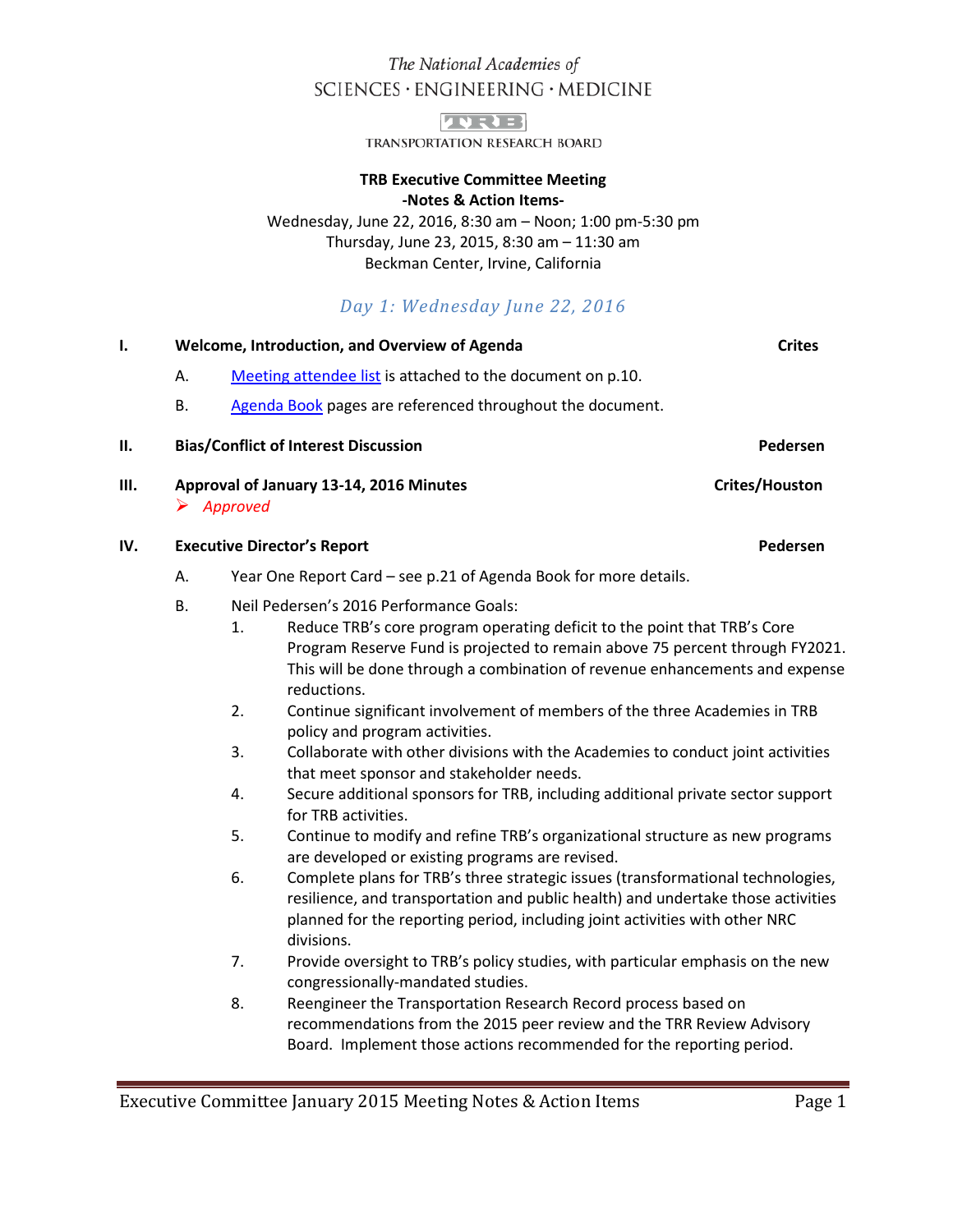- 9. Identify and implement methods to produce Cooperative Research Program research in a timelier manner for high priority, quick turnaround research issues.
- 10. Adopt a new TRB Diversity and Inclusion Plan, and proactively implement action items, with the support of the NRC Office of Human Resources in the plan to increase underrepresented group participation in TRB activities, with emphasis on minorities, women, persons with disabilities, and young professionals.
- 11. Collect data on the impact of TRB research, policy, and convening activities, and report this information to stakeholders.
- 12. Complete TRB's strategic marketing and communications plan, and implement those items identified for the performance period.
- C. Dr. Marcia McNutt starts her first term as President, National Academy of Sciences, on July 1, 2016.
- D. Expanding Participation in TRB with other organizations: Mr. Pedersen spoke about involving younger professionals, international professionals, minorities and women, and logistics/freight professionals.

# **V. Finance and Revenues** (p. 33 of the Agenda Book) **Pedersen**

- A. Budget and Reserve Fund:
	- 1. Reserve fund: The target level for the reserve fund for the TRB core program is 75% of annual operating expenses. TRB is projected to fall below the target level in FY2020, and will fall to 57% by FY 2021 if no actions are taken.
	- 2. Steps being considered to resolve this situation include:
		- Increase Annual Meeting registration rates about 7%. This increase is in line with other meetings this size in the industry. This will recover half of the deficit. (Note – due to scheduling necessities, this step has been implemented.)
		- Reduce number of papers selected for TRR from 900 to 700.
		- Eliminate printed version of TRR and offer only electronic access.
		- Sell sponsorship in TRB E-Newsletter and TRID database.
		- Increase TRB subscription and affiliate fees by 5% over regular consumer price index increases.
		- Reduce publication of *TR News* from bi-monthly to quarterly.
		- Increase conference fees and be more selective in conferences managed directly by TRB.
		- Increase minimum sponsor level from \$65,000 to \$70,000.
		- *Action: Staff implement steps to reduce deficit and report status at SPPR and TRB Executive Committee meetings.*

# B. New Revenue Task Force (p. 37 of the agenda book) **Norman**

- 1. Pursue new TRB Sponsors and Affiliates
- 2. Review TRB fees/prices and adjust accordingly
- 3. Consider leveraging advertisements in the TRB E-Newsletter and TRID database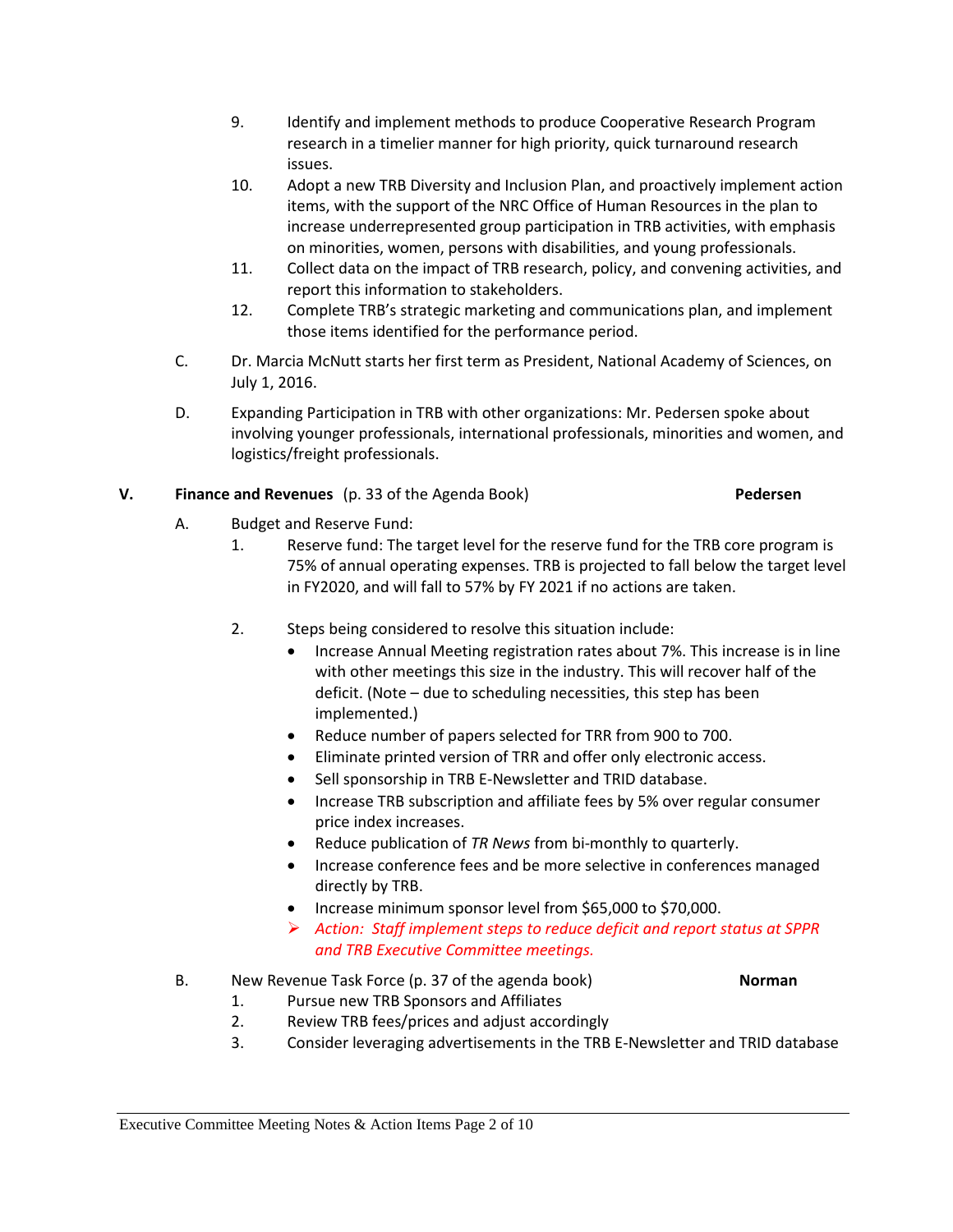- 4. Investigate feasibility of TRB Roundtables
- 5. Launch TRB planned giving program

Questions for the Executive Committee:

- 6. Are there other high priority revenue options that should be considered?
- 7. Planned Giving Program:
	- Who should TRB be reaching out to for possible donations?
	- What are the best strategies for soliciting donations?
	- What role can TRB Executive Committee members play?
- C. New Sponsors/Affiliates **Norman**

- 1. Follow guiding principles developed by staff and New Revenues Task Force
- 2. Flesh out value propositions
- 3. Reach out to prospective and existing private sector stakeholders
- 4. Develop, revise, and proactively market resulting packages
- 5. Solicit input from existing university stakeholders, including those that facilitate increased diversity
- *Action: TRB staff follow-up on the above steps and report progress to the SPPR and TRB Executive Committee.*

| VI. |  | <b>Expanding TRB Participation</b> |
|-----|--|------------------------------------|
|     |  |                                    |

A. [International Task Force](http://onlinepubs.trb.org/onlinepubs/excomm/16-06-Rosenbloom.pdf) **Access 19 and Task Force Rosenbloom**/Pedersen

Rosenbloom reported on the results of the International Task Force's review of TRB's international activities. The task force developed 56 recommendations across 11 categories and prioritized the recommendations within each category.

 *Action: When the task force's final report is submitted, TRB staff will review the recommendations to identify those top priorities that can be implemented with minimal additional resources.*

- B. Diversity and Inclusion Development Clarke Louard-Clarke
	-

**VI. Expanding TRB Participation Rosenbloom/Louard-Clarke**

- 1. A comprehensive evaluation of current environment completed in early 2016.
- 2. Conducted meetings with each division director and the senior management group.
- 3. Presentations made to all TRB staff to explain the initiative.
- 4. Plans are being developed to address recruitment and committee/panel outreach strategies.
- 5. Score-cards and evaluation criteria being developed to track progress.
- 6. Best practices for diversity and inclusion will be shared with staff and committees.
- *Action: Progress updates will be provided to the SPPR and Executive Committee.*

### **VII. Break**

| VIII. | How to get TRB more engaged in freight | Panel                                 |                |
|-------|----------------------------------------|---------------------------------------|----------------|
|       | A.                                     | <b>Current TRB Freight Activities</b> | <b>Babcock</b> |
|       |                                        | Comments from invited guest speakers: |                |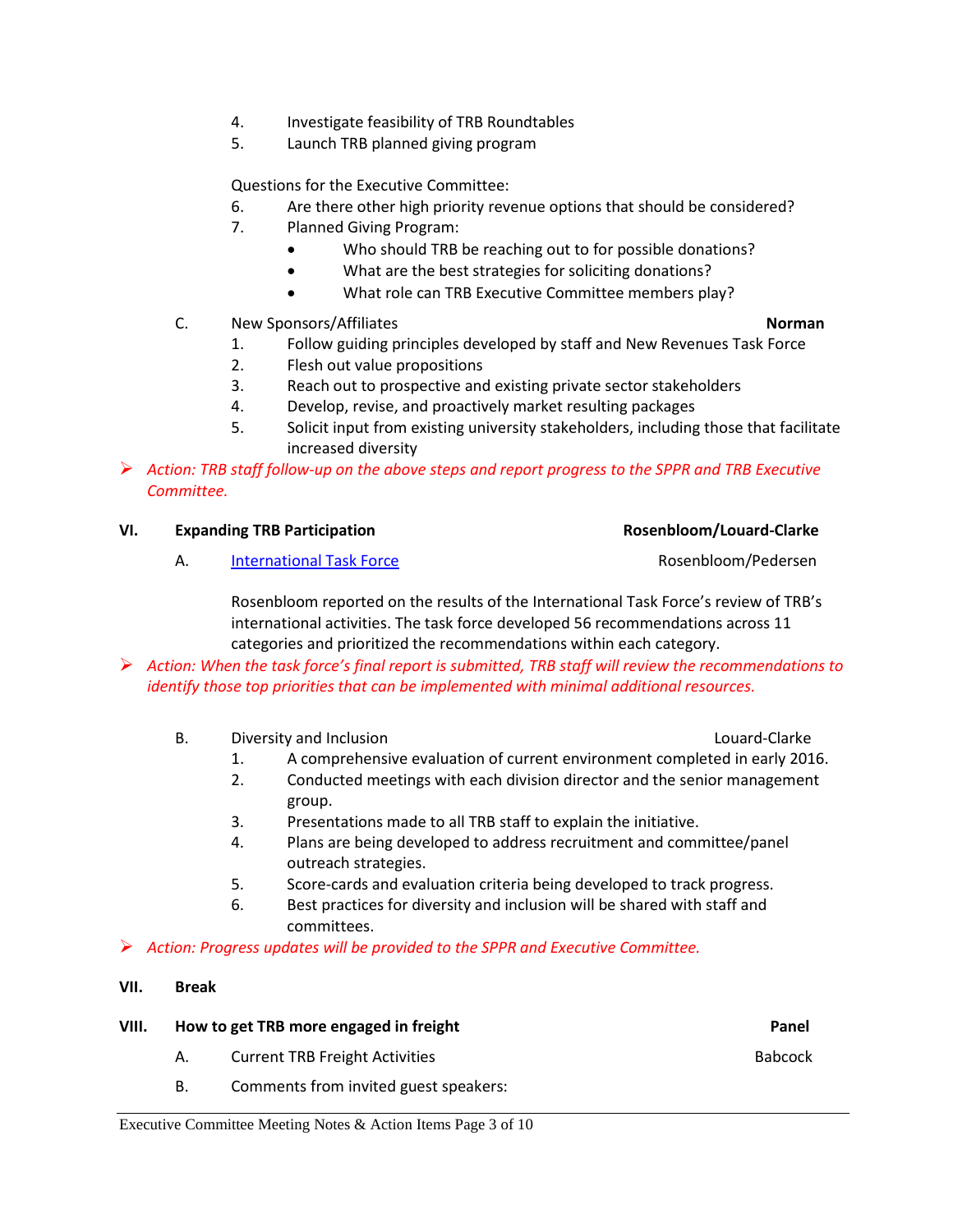- 1. Freight is a measure of economic activity. U.S. freight systems are complex, change all the time, and cross all modes. Challenges include:
	- Ensuring that the TRB freight and logistics activities are known in that community.
	- Identifying the community (target audience): It encompasses many modes.
	- Plan to define the target audience, develop a value proposition that TRB can provide, and develop a communications plan.
	- For example, the Automotive Industry Action Group (AIAG) is hosting an event in August that has significant overlap with TRB activities. One Executive Committee member coordinated with AIAG to partner with them, which resulted in saving time and money planning something that TRB has already covered.
- 2. Freight must be seamless to connect one mode to another. Where is there synergy in the transportation industry? Is the greatest impediment infrastructure or regulatory?
- 3. TRB can provide guidance on sustainable financing for the highway system, while ensuring efficiency for users and reliability. How can we alleviate highway congestion? How can businesses review economically-significant regulation? How do the new technologies relate to the safety of trucks?
- 4. A TRB sponsor asked, "Why are we willing to spend the money and time to participate in activities at TRB?" Most of our business is private, which puts different incentives and objectives in place. TRB provides an outlet for our researchers to exhibit their work and share their results. TRB is extremely relevant in publishing and recognition of work. TRB provides organizations with a seat at the table, even when you disagree.
- 5. One member summarized reports that are important from TRB for the freight community:
	- Policy issues that tie into the funding issues and regulatory issues.
	- Trend reports
	- Summaries of research reports
	- Communications is critical. However, you will not find c-suite individuals accessing information in TRB reports.
- 6. Educating non-freight transportation professionals is a good goal. TRB volunteers are not well-structured to get the private sector involved; the best way to get the information to these groups is to attend their meetings.
- 7. TRB is one of the best organizations to unite the freight community because it is multimodal.
- C. Mr Trombino summarized some major themes as communications, engagement, bringing TRB to industry organizations, policy and regulations, urban areas, and what the long-term vision is for freight in this world.
- *Action: Create a group to frame "freight" as a strategic initiative, in coordination and collaboration with other groups, committees, and TRB initiatives.*

# **IX. Lunch**

# **X. Transformational Technology Taskforce** (p. 90 of the Agenda Book) **Turnbull**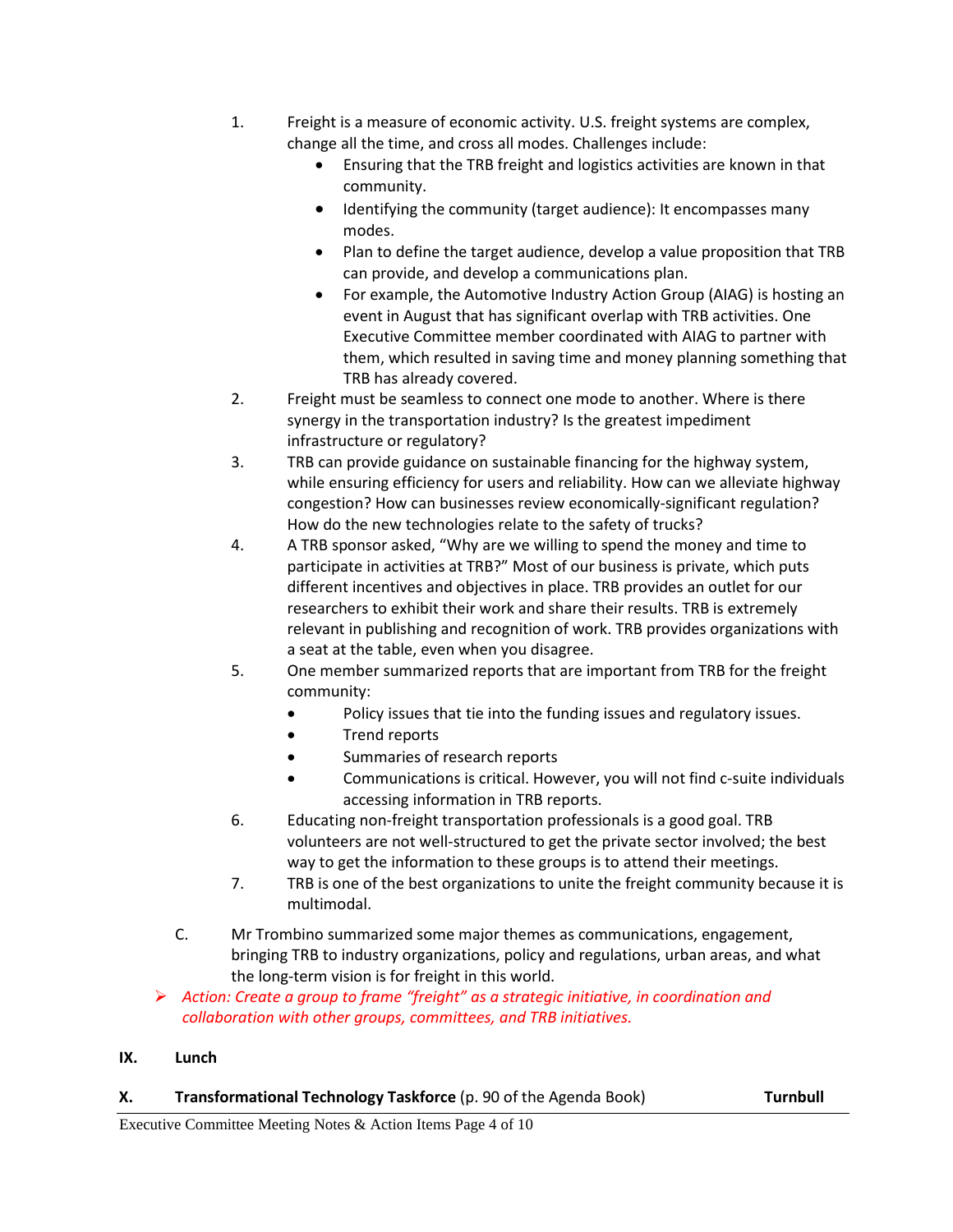- A. Developed an action plan and worked with an outside consultant
- B. Assisted in developing June 2016 TRB Executive Committee policy session (cybersecurity); Automated Vehicle Symposium 2016; and several NCHRP Projects
- C. Guiding project to attract participation of stakeholders
	- Conduct high-impact symposium.
	- Generate research roadmaps and partnerships.
	- Identify and encourage accelerated research processes (Dialogues are scheduled for several venues in 2016).
- D. Peer reviewed "State-of-the-Activities" e-Circular
- E. Questions for the Executive Committee:
	- 1. What are the best mechanisms that TRB should employ to reach out to and involve the non-traditional stakeholders in this space?
	- 2. What role can members of the TRB Executive Committee play in reaching out to these stakeholders?

## **XI. Policy Session on Cybersecurity**

- A. Admiral Robert Day, Bob Day and Associates LLC
- B. Michael Dinning, the Volpe Center
- C. Dr. Johanna Zmud, Texas A&M Transportation Institute
- D. Bob Gourley, Partner, Cognitio Corp

*Presentations available a[t http://www.trb.org/Main/TRBExecutiveCommitteeMinutes.aspx.](http://www.trb.org/Main/TRBExecutiveCommitteeMinutes.aspx)* 

### **XII. Plenary Discussion Crites**

**XIII. Break**

### **XIV. Breakout Groups:**

- A. TRB's Role in Cybersecurity
- B. Vehicle Vulnerabilities
- C. Protecting Big Data
- D. Leveraging Existing Efforts
- **XV. Break for Evening Activities and Dinner**
- **XVI. Policy Session Breakout sessions All**

# *Day 2: Thursday, June 23, 2016*

# **XVII.** Rapporteur reports from breakout sessions Rapporteurs Rapporteurs

A. TRB's Role in Cybersecurity: TRB is in a solid position for capturing entities that are affected by cyber security.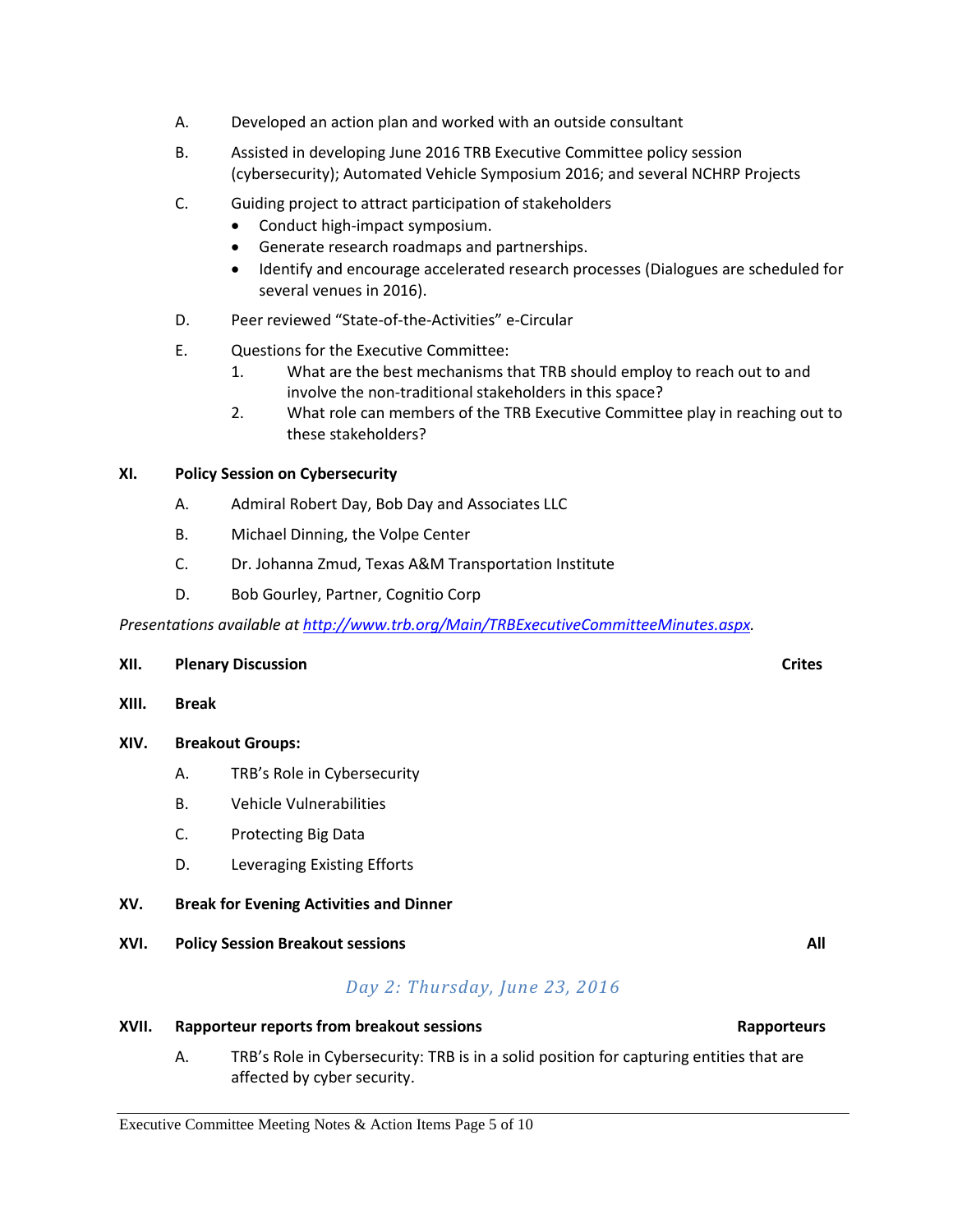- B. Vehicle Vulnerabilities: Connected vehicles raise cybersecurity threats. Transportation agencies have a stake in ensuring that vehicles and traffic are not vulnerable to cyberattack. It's essential for the public to be confident that personal information is protected from cyber threats. Need to ensure that technology introduction does not outpace safety assurance mechanisms.
- C. TRB roles: TRB can host roundtables for stakeholders around connected vehicle safety concerns. Transportation agencies have a stake in ensuring vehicles/traffic are not vulnerable to cyber-attack. It's important that personal information is protected. It's also essential that technology introduction does not outpace implementation methods. All relevant research should include an assessment of vulnerabilities.
- D. Protecting Big Data: Ensuring privacy is key when sharing data. It's difficult to anonymize data. The state transportation departments have to coordinate with other state departments that manage information technology within that state. There is a need for standards and specifications regarding data.
- E. Potential actions: Are state DOT CEOs struggling with this? Follow-up is needed with similar organizations like AASHTO, APTA, and others that address big data to determine the scope of the problem.
- F. Leveraging Existing Efforts: There is a lack of coherent cybersecurity practices. TRB can leverage its connection with other units within the Academies. Other Academies divisions have researched these issues. Also, learn from mistakes involving compromised and hacked information. Lastly, it's important to disseminate research. TRB has a role in identifying and disseminating research about cybersecurity. TRB can also create a problem statement with AASHTO to survey current practices and create syntheses products to understand the state of the practice for cyber security.

# **XVIII.** Discussion of Policy Session Follow Up Crites

- A. How do we structure the themes of cybersecurity to take near-term actions within the committees and CRPs? TRB could use the CRPs to make this a multimodal activity. TRB can share best practices and new tools. CRP could develop tabletop exercises for other organizations to use.
- B. Other sponsors could include other tabletop exercise companies. As we highlight the needs for the tabletops, we may have another entity for TRB to engage. Repackage many of these ideas and make them workable for TRB. TRB should package information so it's understandable from a CEO perspective.
- *Action: TRB Executive Committee Task Force on Transformational Technologies take the lead in providing guidance and direction in addressing cyber-security issues:*
	- *Coordinate with Resiliency Task Force*
	- *Develop summary of existing TRB activities and an action plan for review by the SPPR and TRB Executive Committee*

# **XIX. Future Policy Session Topics Crites**

A. Three hot topics: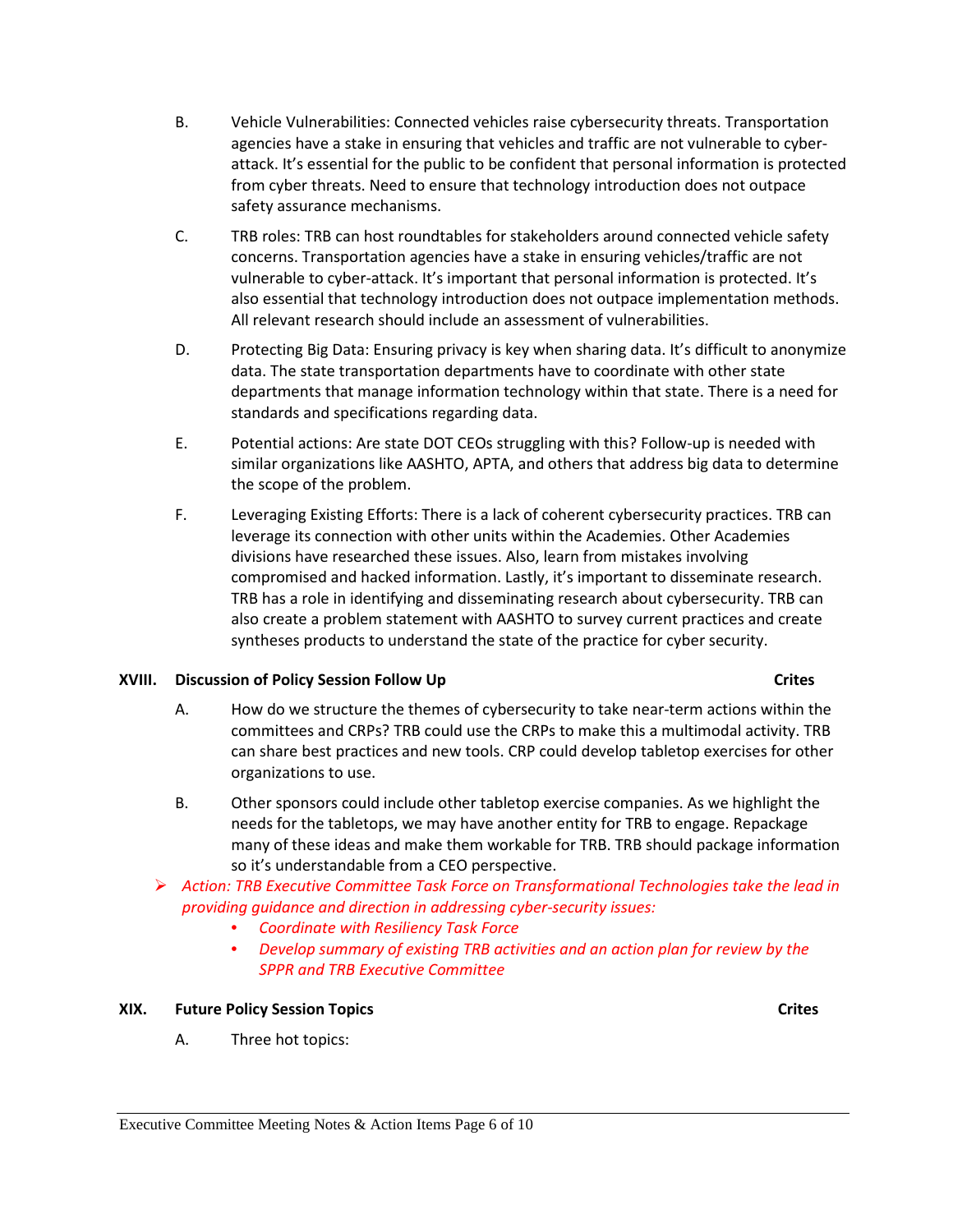- 1. Public health and transportation (January 2016)
- 2. Transformational technology (includes connected and automated vehicles) (June 2016)
- 3. Resilience Climate and Extreme Weather (Proposed January 2017):
- *Approved: Resilience – Climate and Extreme Weather is selected. A decision regarding panelists is currently under consideration based on recent conferences and new information.*

## **XX. Resilience Task Force** (p. 108 of the Agenda Book) **Card**

- A. Reviewed current research:
	- 1. 200+ publications from Cooperative Research Program
	- 2. 25+ potential gaps for resilience activities identified
	- 3. Resilience Section (Technical Activities Division)
- B. Identified gaps for appropriate action, involving state DOT representatives who serve on the TRB Executive Committee
- C. Identified tactical actions, developed a final report, and applied a communications plan developed by the TRB Resilience Section
- D. Additional Actions:
	- 1. Get resilience research needs from Aviation and Railroads
	- 2. Further develop resilience research needs in Freight
	- 3. Integrate research needs identified in EU-US
	- 4. Transportation Resilience Climate Change Symposium

### **XXI.** US – EU TRB Resilience Dialogue Arroyo<sup>o</sup> Arroyo<sup>o</sup>

- A. Common themes across jurisdictions
	- 1. There is a need for more relevant information for decision-making as climate change impacts infrastructure, people, turbulence, ports, etc. There are multimodal effects from climate change.
	- 2. Discussed the usefulness of drills, table top exercises, information from others' disasters/evacuations to improve crisis responses.
	- 3. Dr. Arroyo presented on Georgetown Law's resources, including case studies detailing how officials at all levels of government are preparing transportation infrastructure for climate change impacts.
	- 4. Other presentations focused on the importance of policy to promote changes and to remove existing legal and policy barriers to spending.
	- 5. Another theme of the conference involved coordinating across silos, including understanding the vulnerabilities of other systems and how that affects transportation. For example, power outages/electricity, and interdependency of systems such as the "internet of things." Interdependencies in systems may potentially make systems less resilient.

| XXII. | <b>Public Health Task Force</b> | (p. 127 of the Agenda Book) | <b>Crites</b> |
|-------|---------------------------------|-----------------------------|---------------|
|-------|---------------------------------|-----------------------------|---------------|

- A. [Exploring Data and Metrics of Value at the Intersection of Health Care and](http://www.nationalacademies.org/hmd/Activities/PublicHealth/TransitandHealthcare/2016-JUN-6.aspx)  [Transportation](http://www.nationalacademies.org/hmd/Activities/PublicHealth/TransitandHealthcare/2016-JUN-6.aspx) conducted on June 6-7, 2016. A recording of the workshop is available.
- B. Explore how to structure this task force into the Technical Activities Division as we go.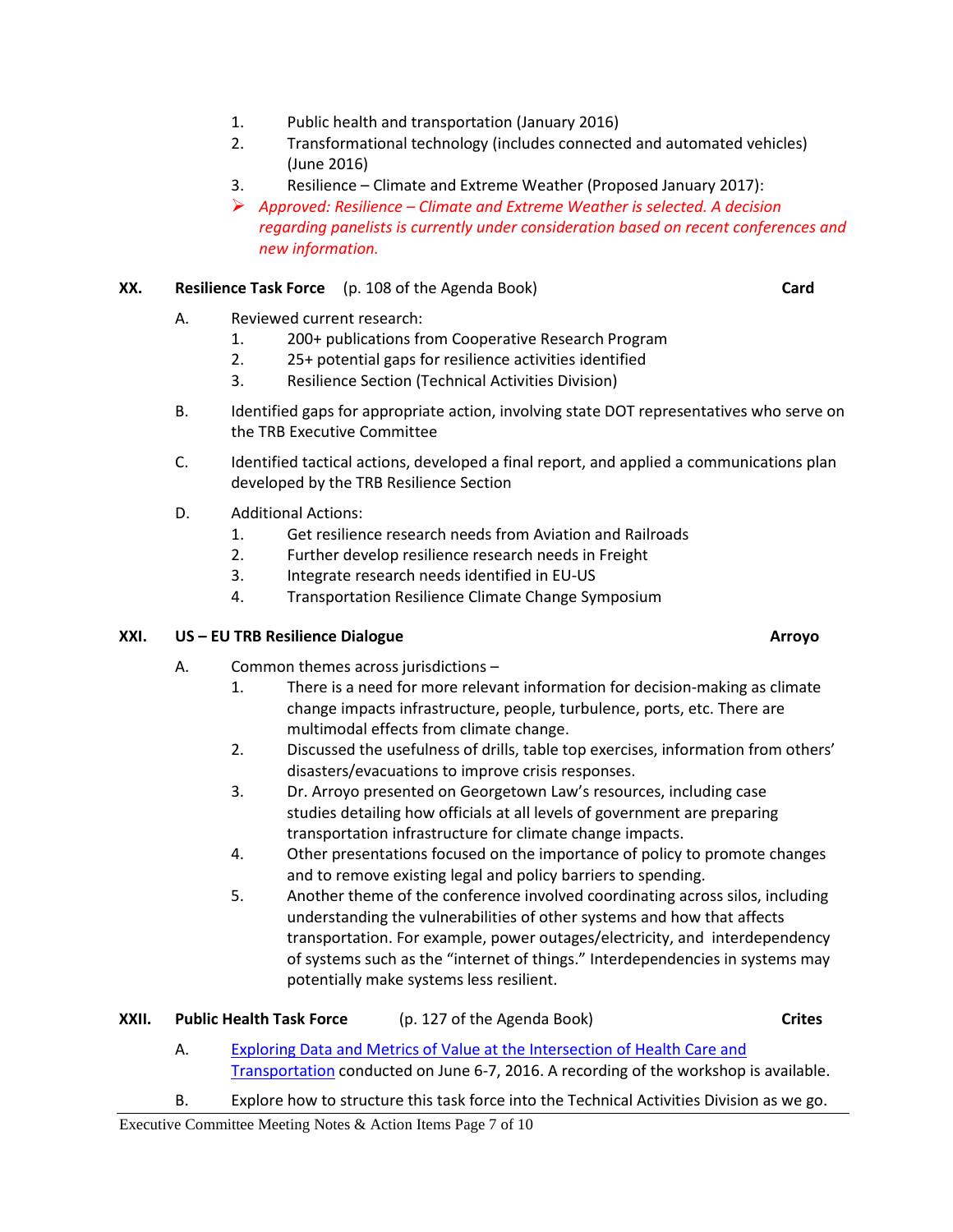C. Drafted materials to communicate Task Force objectives and will be revising the onepager with CEOs in mind.

### **XXIII. Break**

### **XXIV.** SNO Update Sperling

- A. Looking at the engagement data, it appears that we have a long way to go to involve more women and minorities.
- B. Looking to get universities engaged with involving more minorities and women in TRB.

### **XXV.** Technical Activities Update **Turner/Brach** *Turner/Brach* **Turner/Brach Turner/Brach**

- A. A survey was conducted of attendees to the 2016 Annual Meeting; ratings reflect positive experiences at the meeting.
- B. 2017 Annual Meeting Spotlight theme is "Transportation Innovation: Leading the Way in an Era of Rapid Change." This theme will encompass the strategic focus areas of the Executive Committee as well as other emerging topics.
- C. Group chairs reviewed committee demographic reports and discussed strategies to increase diversity.
- D. Almost 170 Transportation Research Record papers were published under a new "early publication" process.
- E. The Technical Activities Division welcomed four new staff in the last month to replace staff who retired or moved into other positions.
- F. The Oversight Committee for the SHRP 2 Safety Database has started to think of ways to ensure the long-term sustainability of the data.

### **XXVI.** Marine Board Update Card

- A. The Marine Board held focus sessions on (a) seagoing autonomous vessels and (b) precision navigation at its May 2016 meeting in Woods Hole. The latter raised concerns about the growing dependence on GPS, which is vulnerable to disruption. Because the dependence on and vulnerability of GPS has implications beyond marine transportation, staff will follow up with other NRC units to determine interest in possible follow-up activities.
- B. The Marine Board has been holding mini workshops, akin to the Executive Committee's policy sessions, as a way of framing possible questions of interest to sponsors. A previous session on building a culture of safety led to the recently-completed policy study summarized in the following agenda item.
- C. The Office of Naval Research has now joined as a sponsor of the Marine Board.
- D. Dr. Mary Brooks will rotate into the role of Chair of the Marine Board in November 2016.

### **XXVII. Policy Studies Update Godwin**

A. Evidentiary Protection of Public Transportation Agency Safety Information: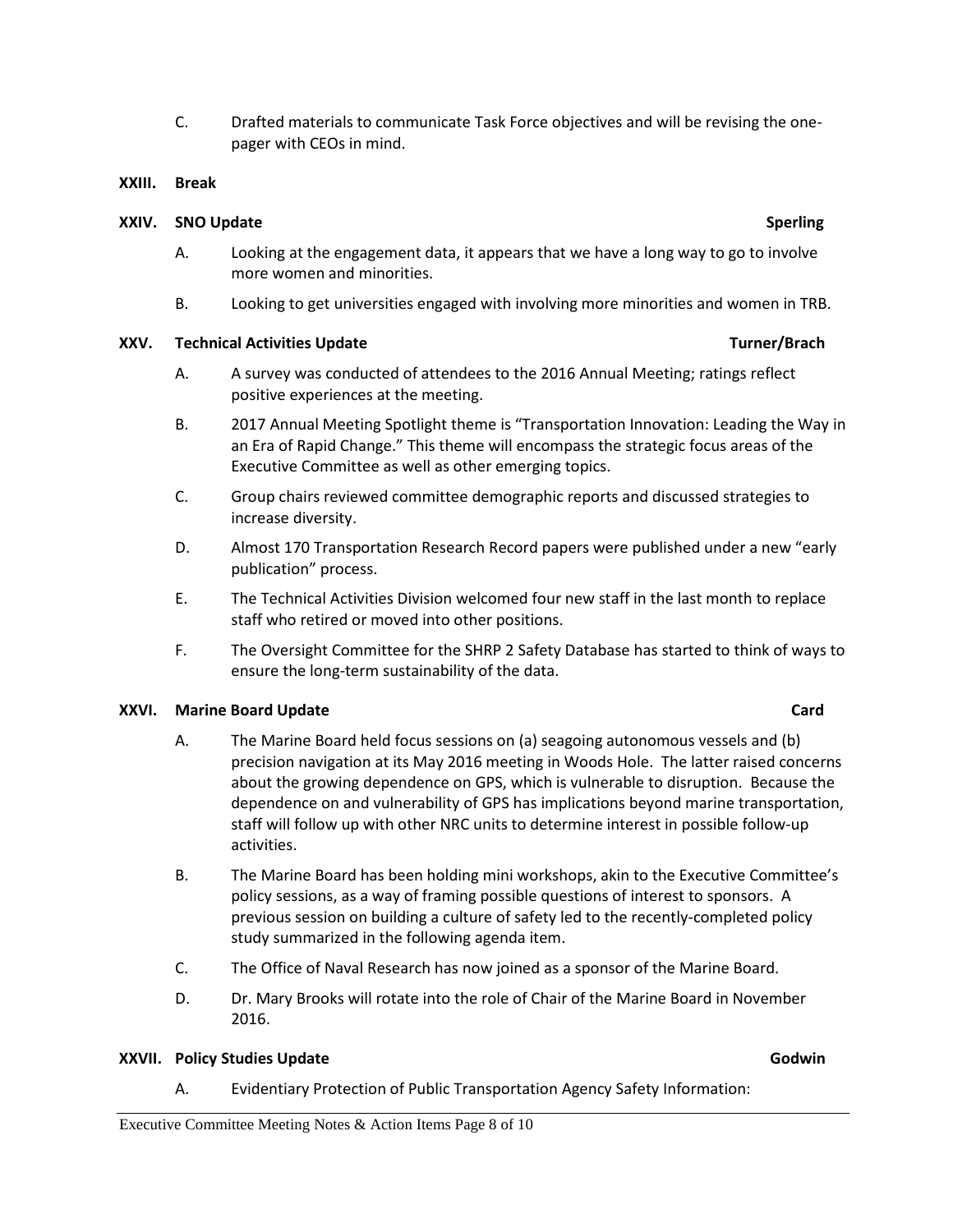The issue is the legal discovery and introduction into evidence in public transportation information. TRB will collaborate with the National Academies of Sciences, Engineering, and Engineering Committee on Law and Justice and the Committee on Science, Technology, and Law. The charge will explore if the broad public interest in safety is better furthered through the incentives driven by tort litigation or by assuring public agencies that evidence they collect will not be used against them in a court of law. *Action: Approved*

- B. Semi-autonomous vehicles and human factors: Mr. Godwin indicated that he was postponing asking for Executive Committee consideration of this possible self-initiated study due to the demands on staff caused by the unusual number of pending study requests from Congress. No action needed at this time.
- C. Mr. Godwin summarized the results of Strengthening the Safety Culture of the Offshore [Oil and Gas Industry.](http://www.trb.org/Main/Blurbs/174395.aspx)
- D. Organizational safety reports produced by the Academies: Mr. Godwin discussed the results of a number of past and current reports on safety regulation of the offshore oil and gas industry and their possible implications for safety regulation of private carriers and public transportation agencies.

### **XXVIII.** Discussion of Consent Agenda Items **CRITES CRITES CRITES CRITES**

- *Action: Conferences and Workshops Approved.*
- <span id="page-8-0"></span>**XXIX. Other business**